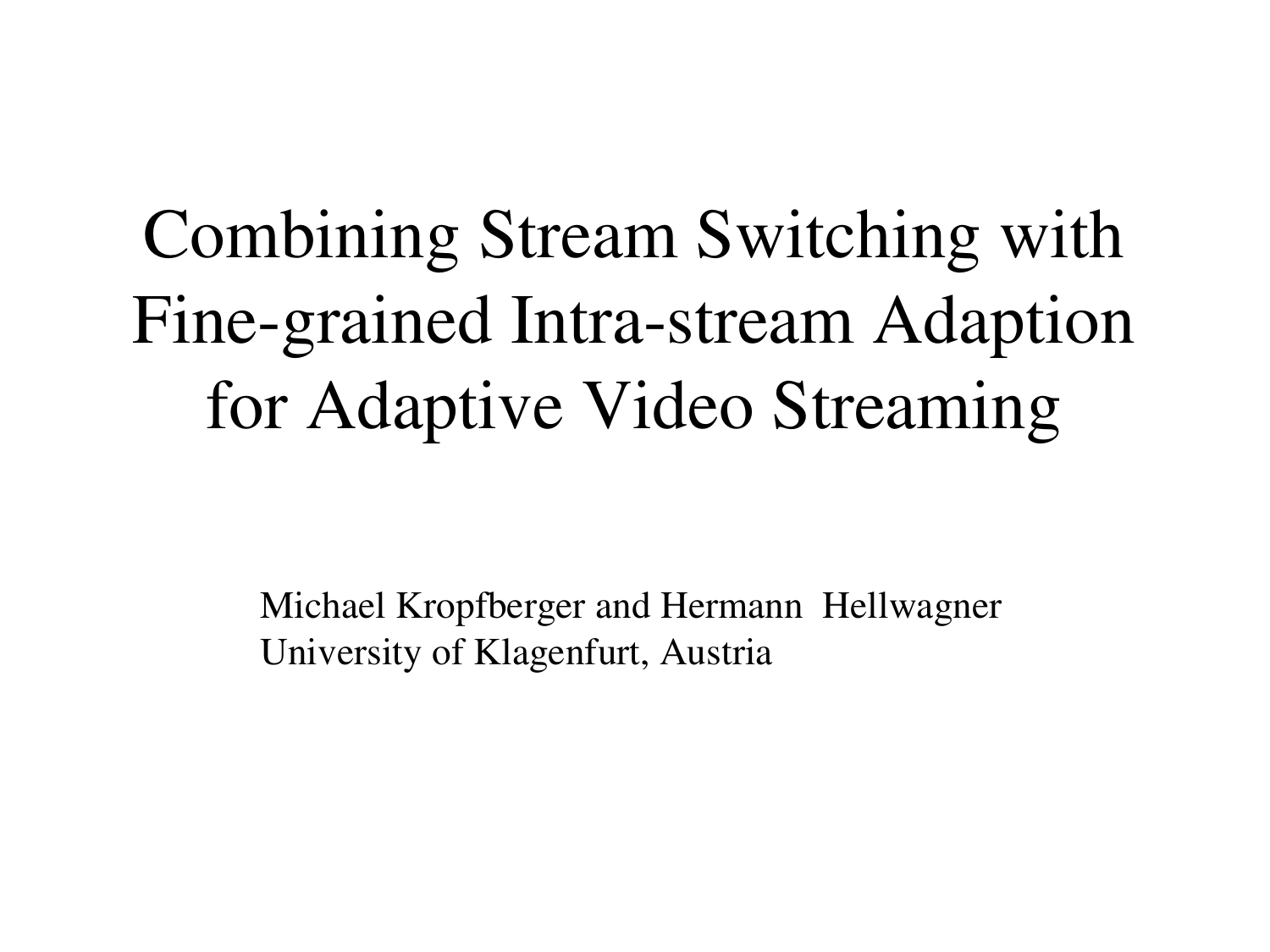### VASE - A Video-Adaptive Streaming Environment

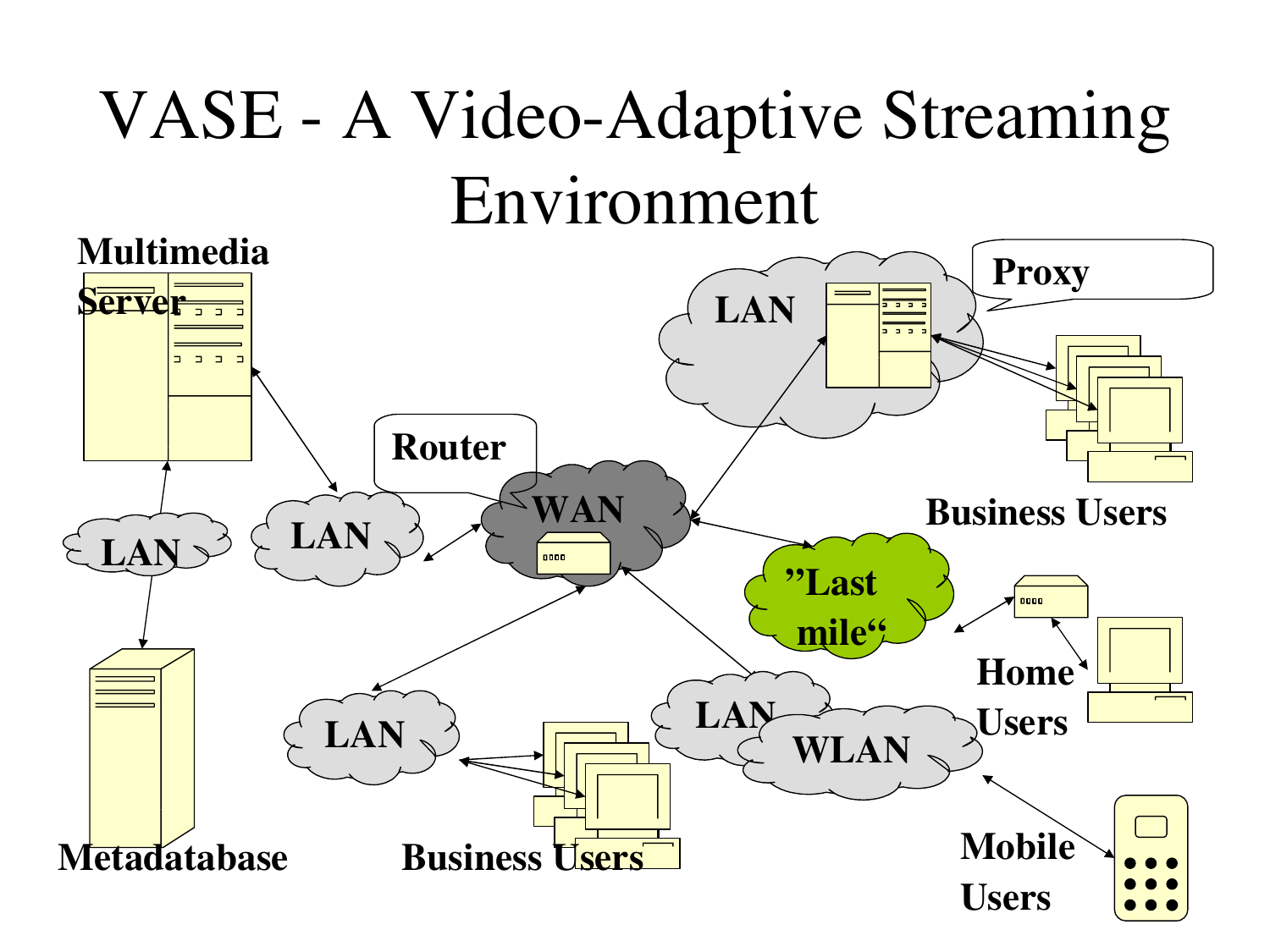### Usage Environment

- Unicast Video on Demand (VoD)
- Video+Audio streaming via Cable or xDSL
	- Downstream: max. ~1 Mbps
	- Upstream: ~128 kbps
- Server is somewhere in the Internet
	- Best effort network with multiple users
	- Changing bandwidth
	- Changing latencies (20 ms 200 ms)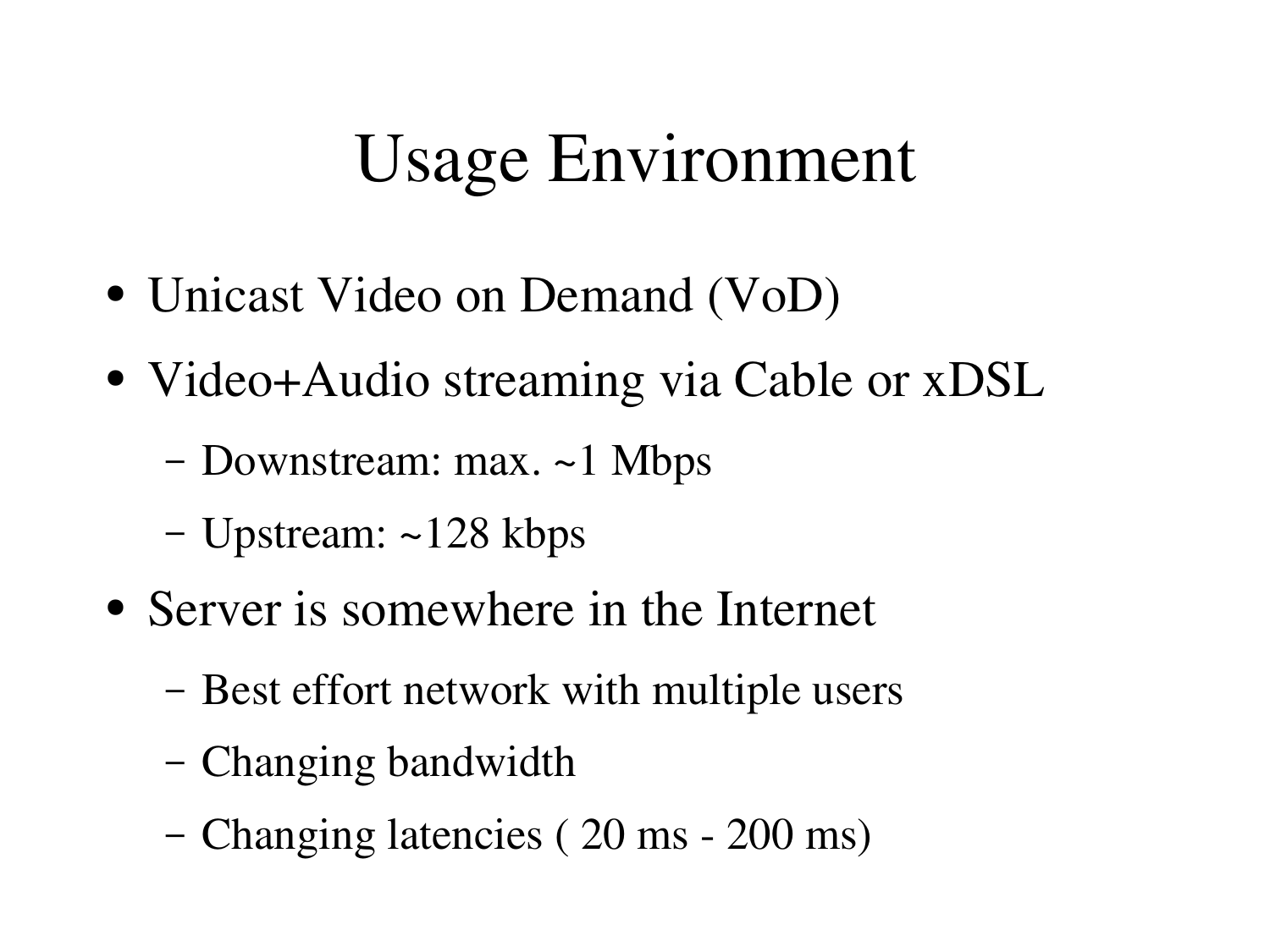#### Scalable Codecs

● Temporal



- Signal-to-Noise (SNR) – FGS (Fine Granular Scalability) Enhancement
- Spatial



layer

Base layer



- use with re-scaling: special case of SNR
- different quality up/down-scaling algorithms
- Big goal: The universal scalable video codec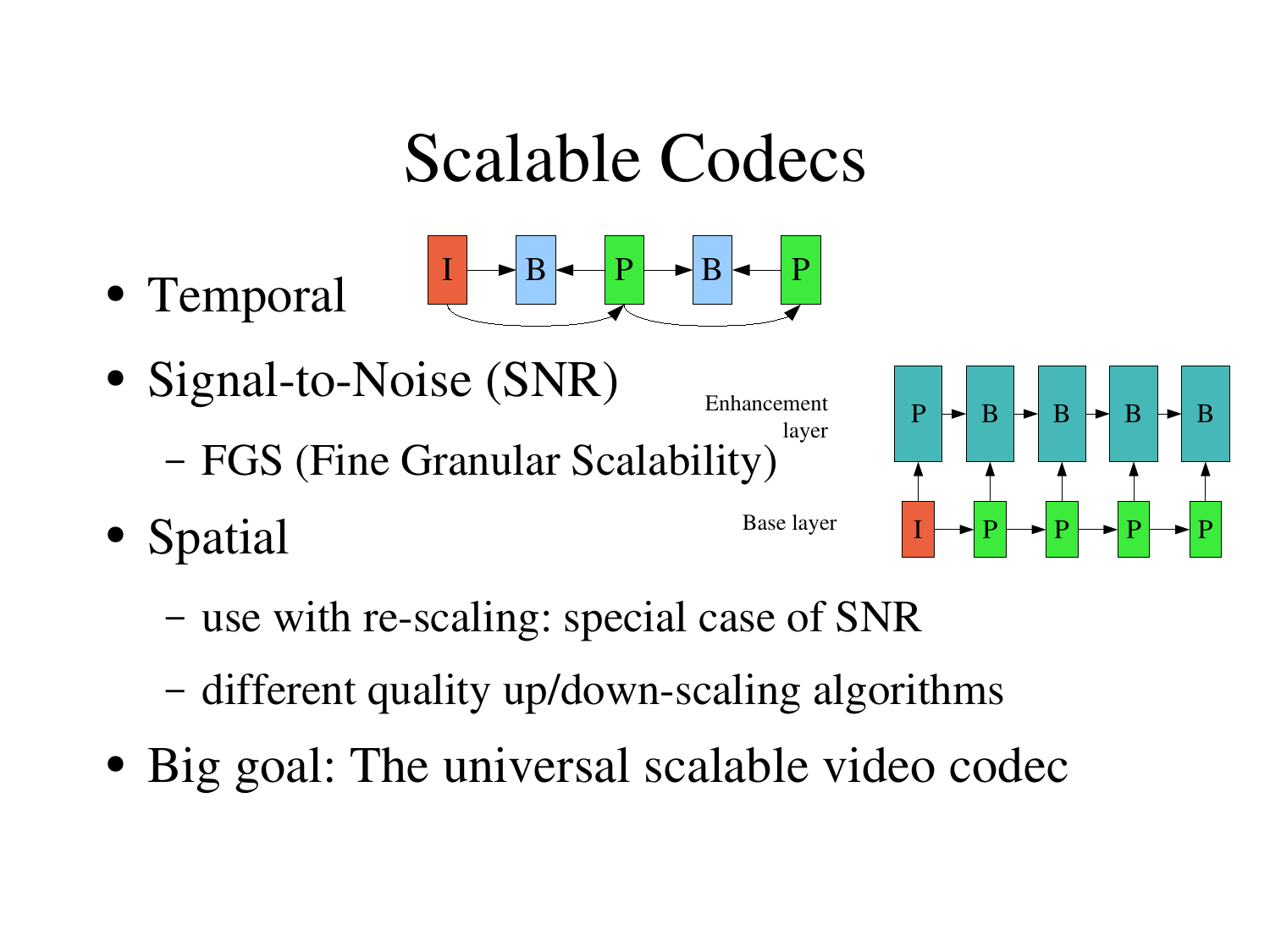### Temporal Scalability

- Frame Patterns
	- Variable patterns
		- IPPPPBPPPBPPBIPIIIIPPBBP....

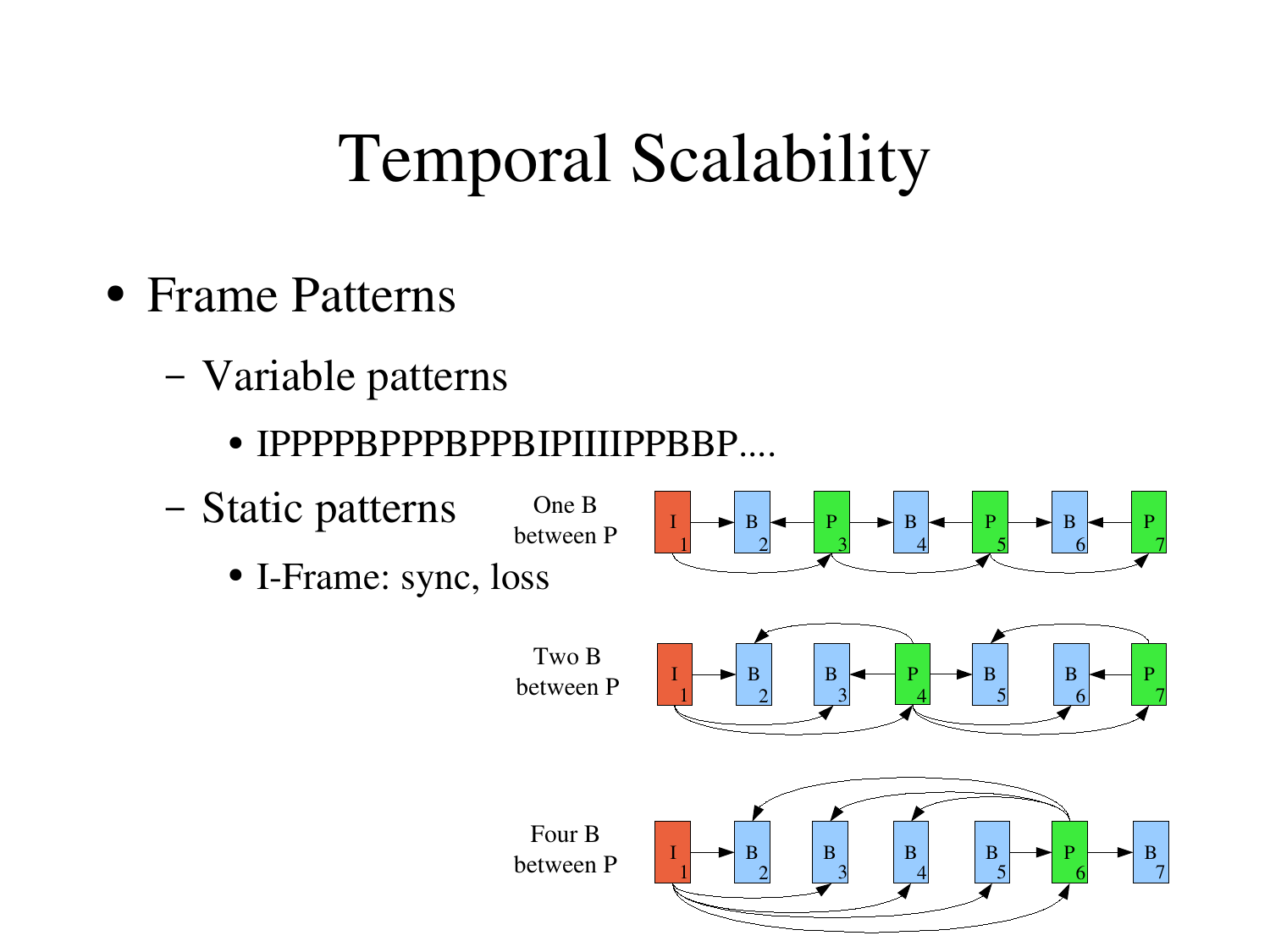### High Number of B-frames

- Pro's
	- Increased scalability (but low fps not wanted?!?)
	- BUT: Larger pool for choice of (intelligent) dropping
- Con's
	- Increased file size (reference distance)
	- Increased encoding/decoding time
	- Increased buffer requirements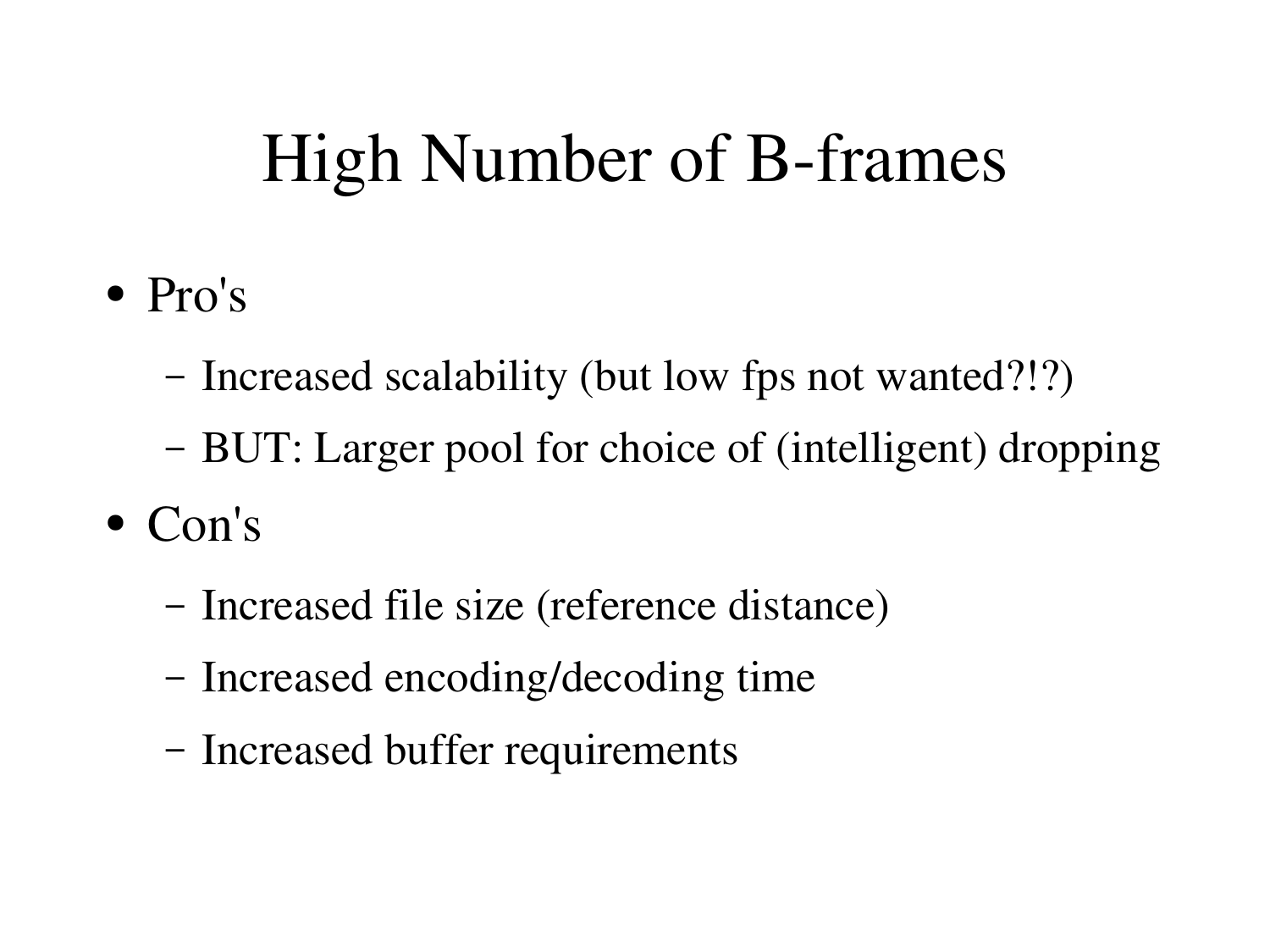# Stream Switching

- In-stream adaptation:
	- Scalable codecs are bound to certain ranges
		- dont drop more than 50% of frames!
		- high coding overhead for FGS with small base layer
- Client buffer too high or low
- Switch streams and start adapting again!

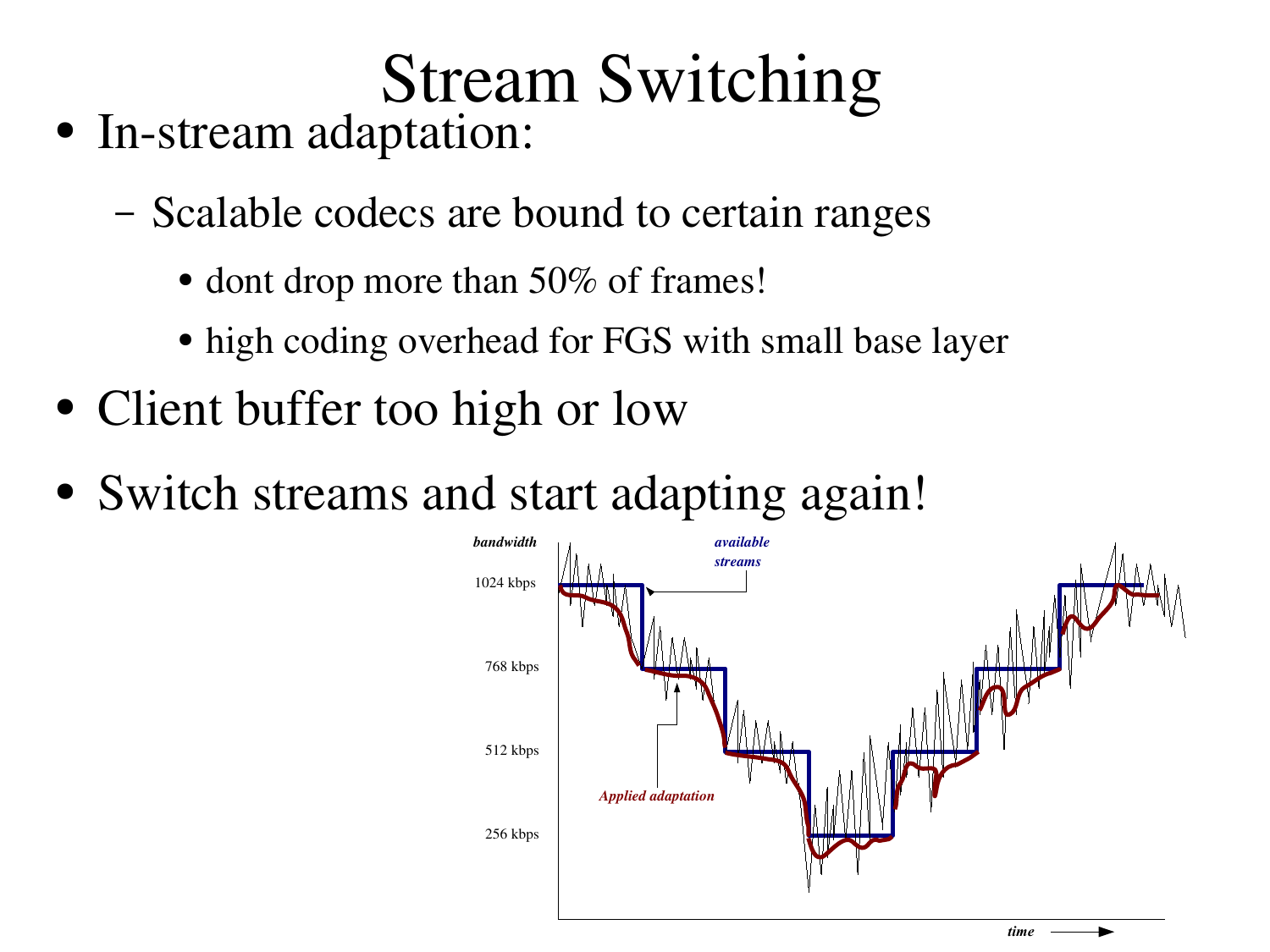### Stream Switching and Adaptation

- Multiple streams each  $-30\%$  BW  $\Rightarrow -1.5$ dB PSNR loss
- In-stream Temporal Adaptation
	- $-$  *Helps to overcome buffer underruns or switch-downs*
	- High B-frame dropping leads to up to -6 dB PSNR loss!
	- Less than 15 fps (from 25fps) not acceptable
- More fine grained in-stream SNR adaptation needed!
	- FGS?
	- Wavelet-based  $SVC$ ?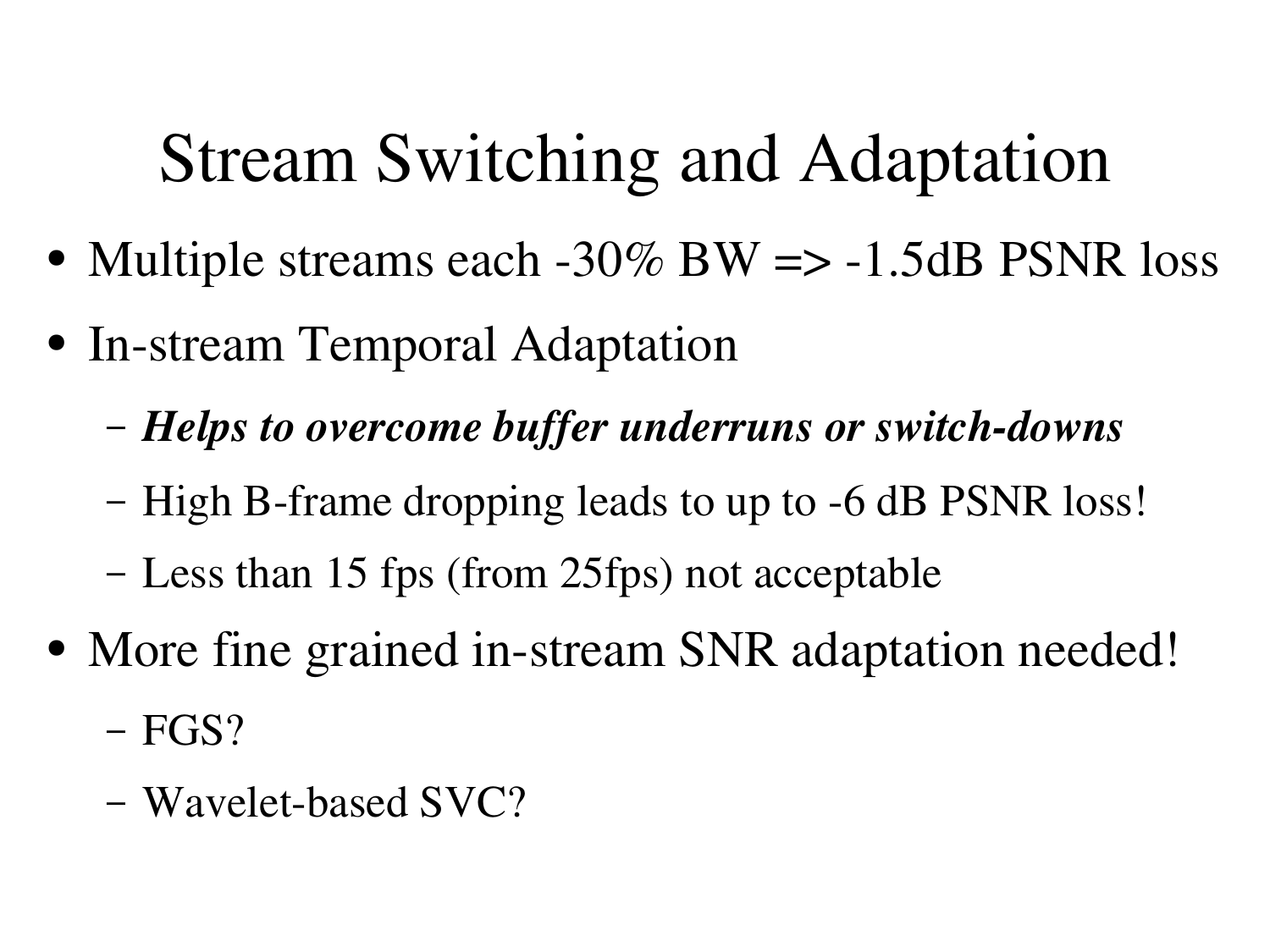

Network bandwidth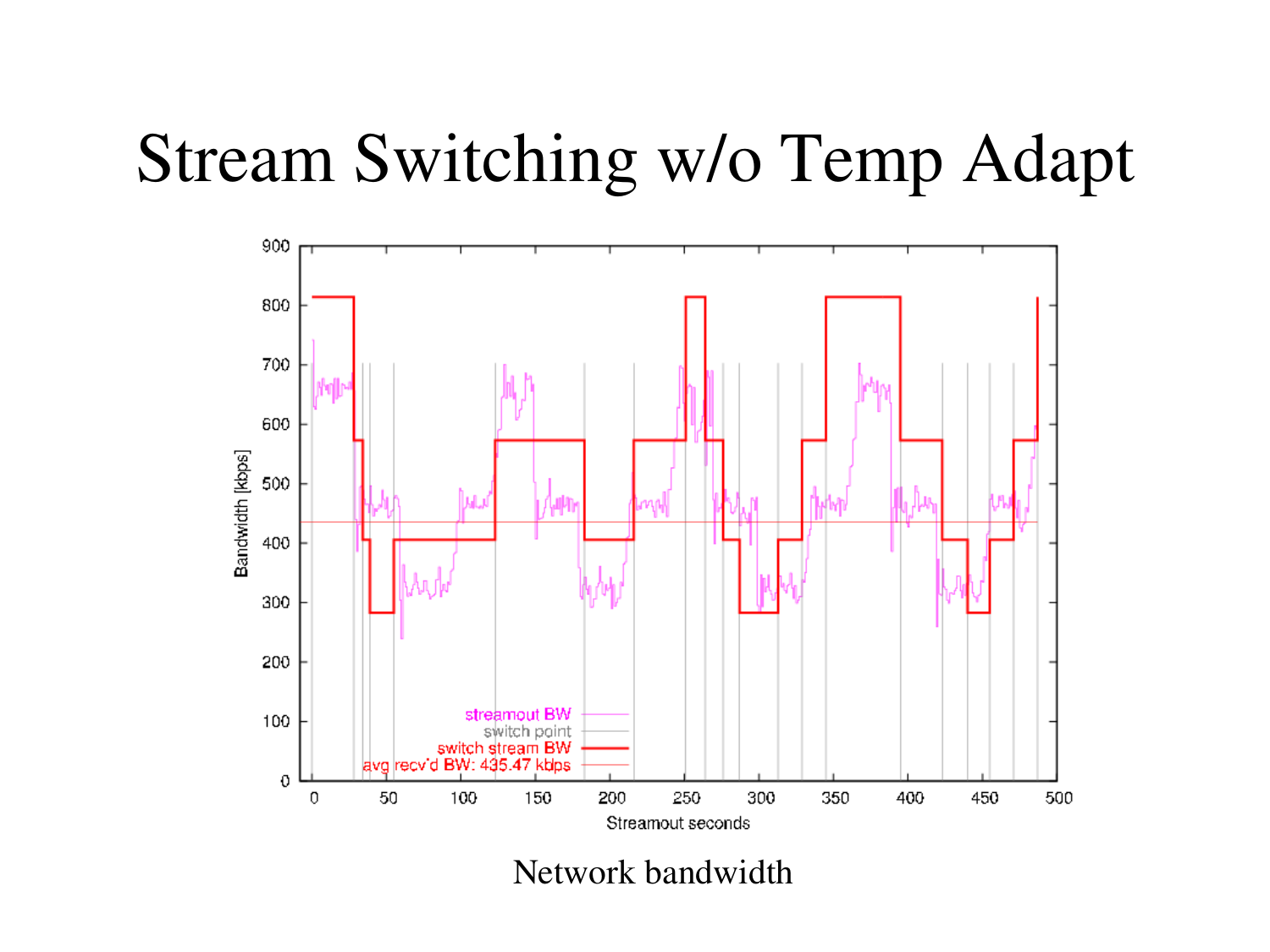

Client buffer fill level of available playout seconds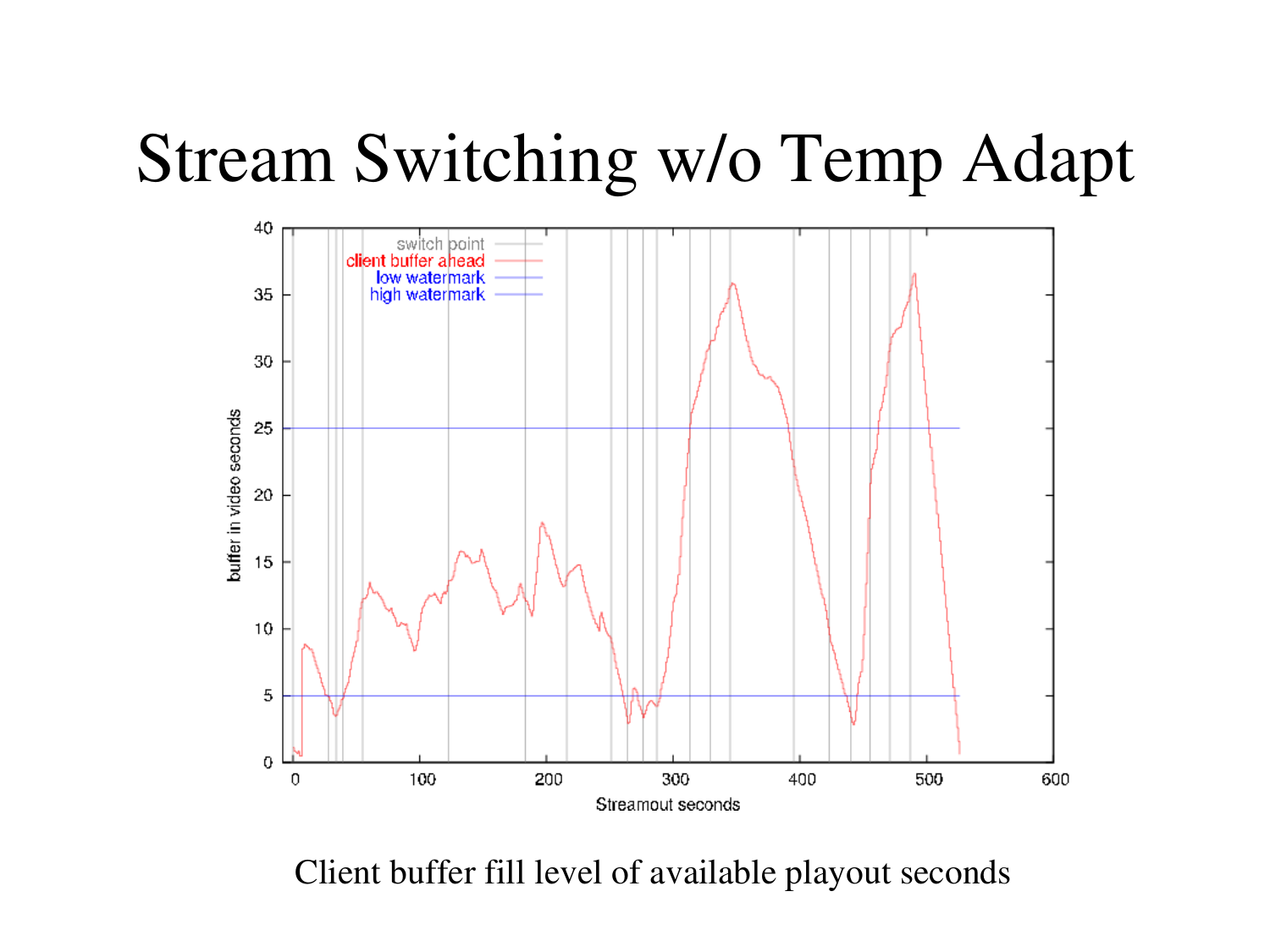

Qualitative reduction caused by adaptation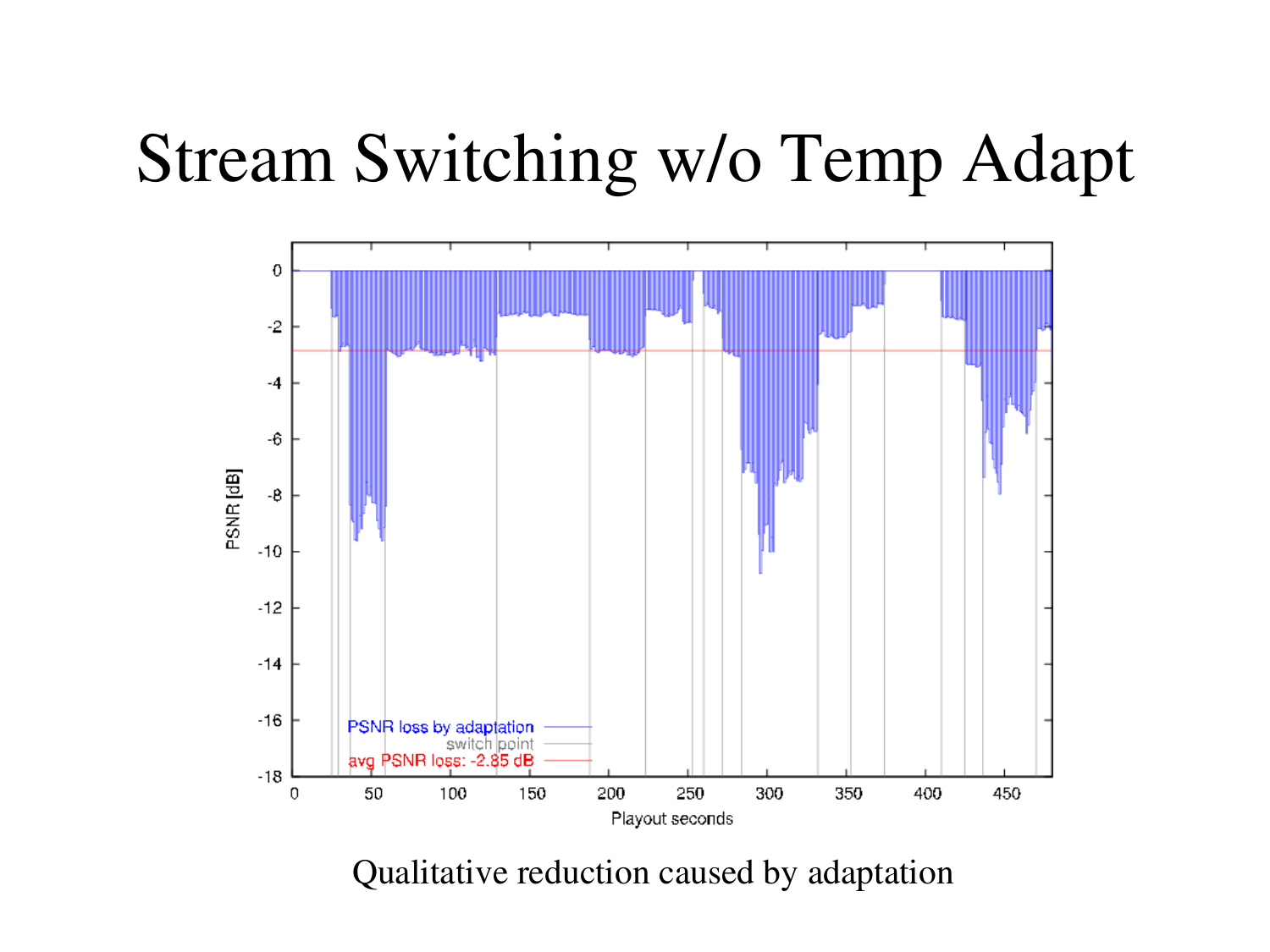![](_page_11_Figure_1.jpeg)

Network bandwidth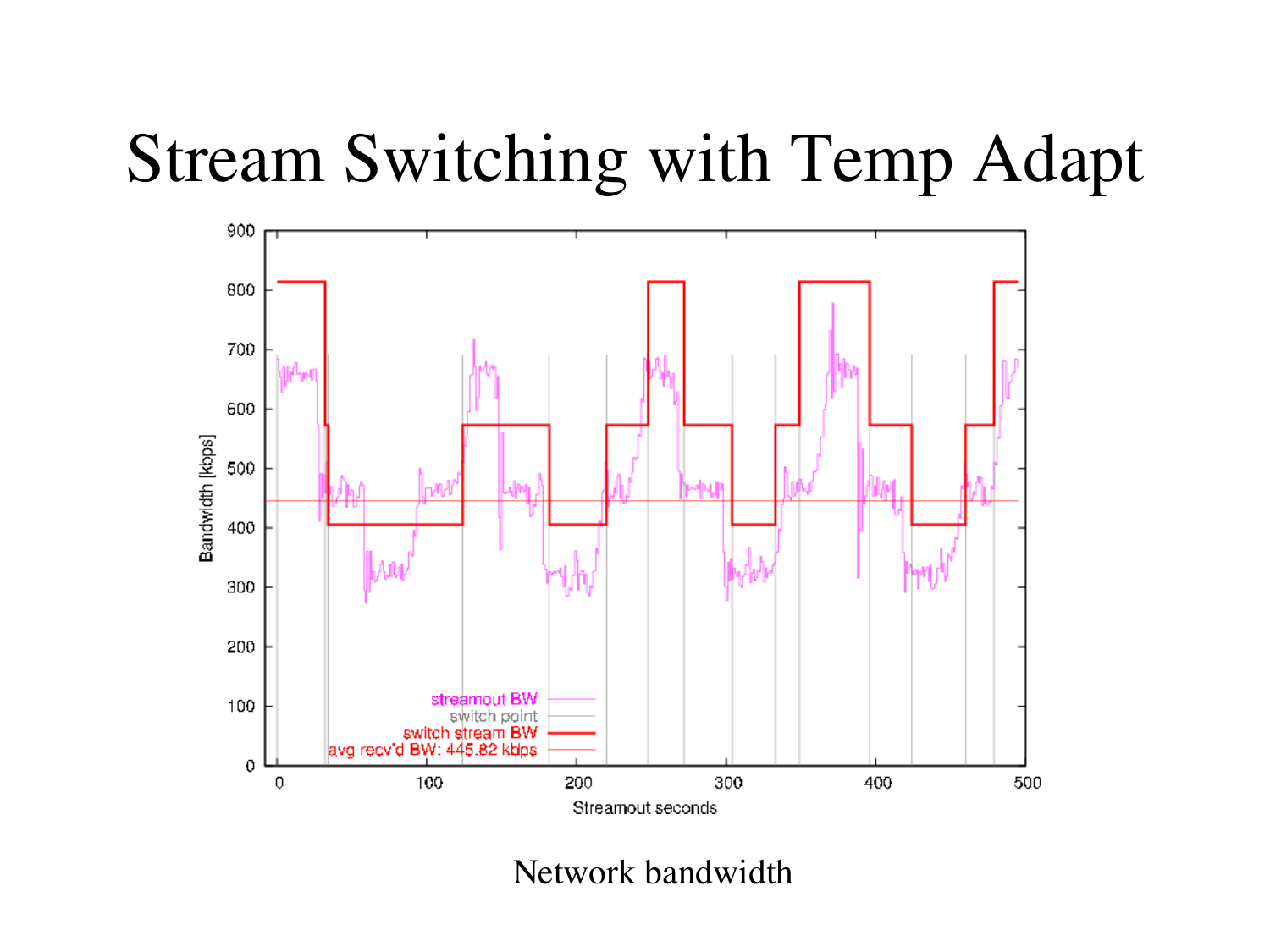![](_page_12_Figure_1.jpeg)

Client buffer fill level of available playout seconds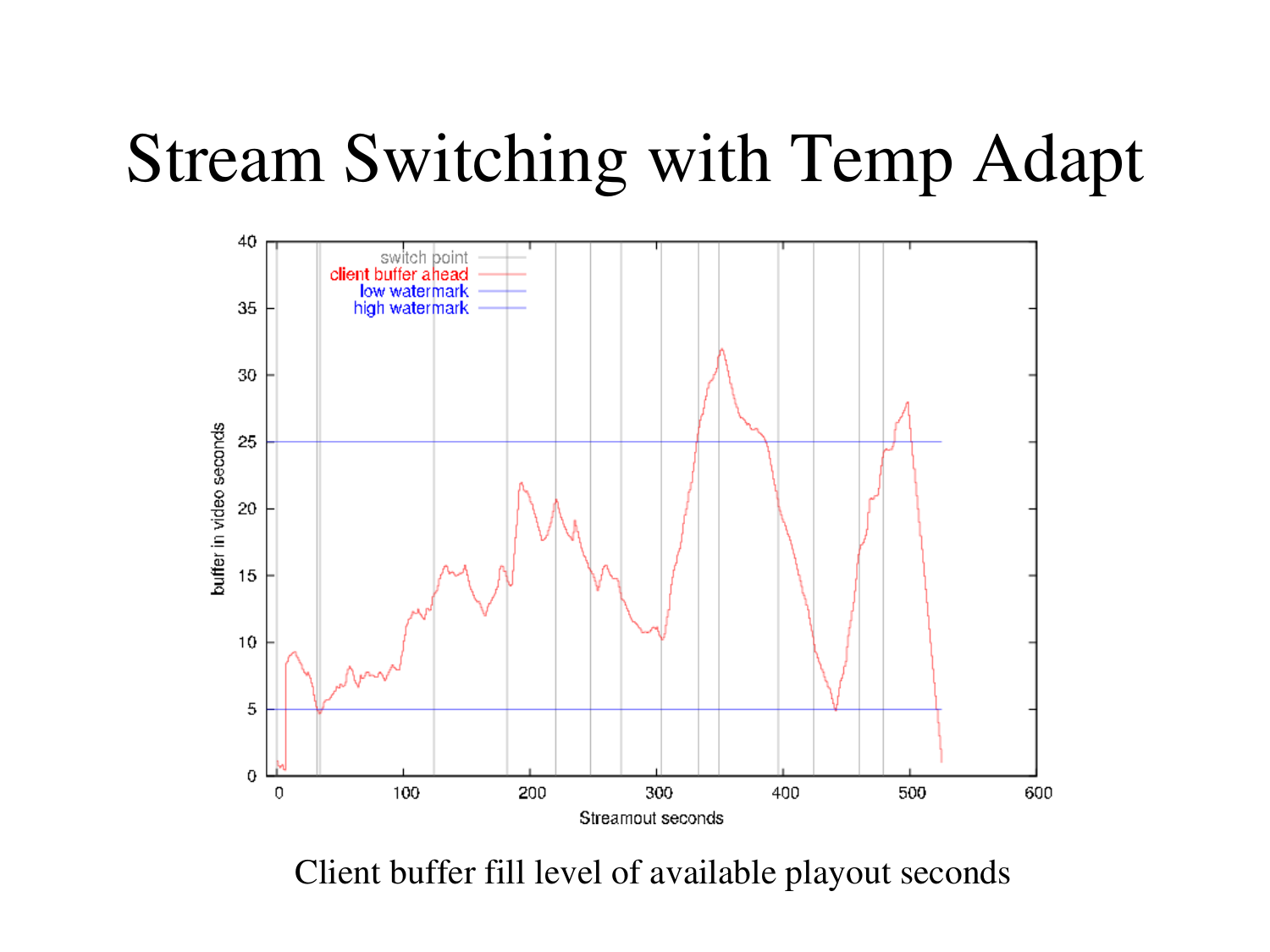![](_page_13_Figure_1.jpeg)

Qualitative reduction caused by adaptation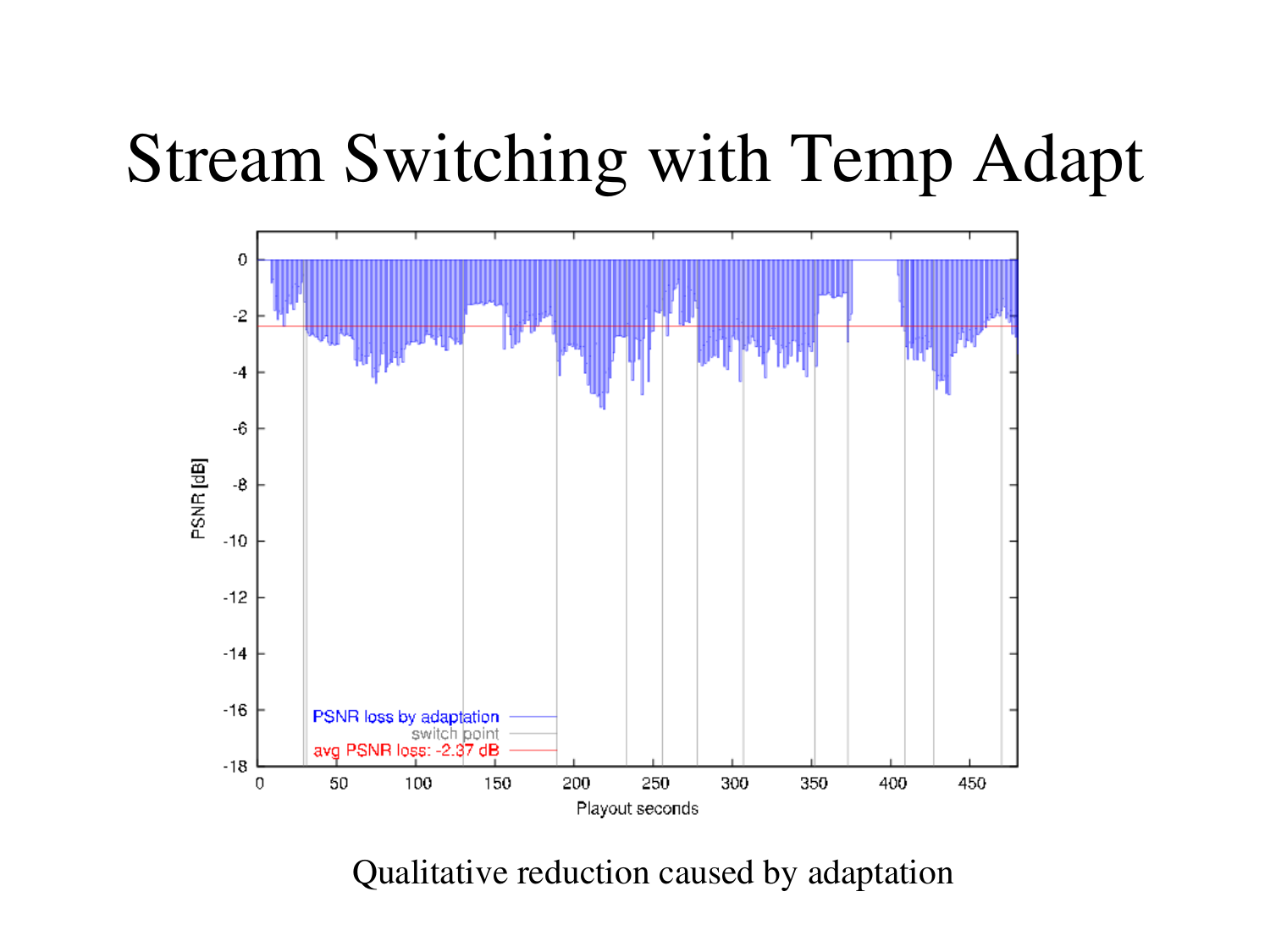![](_page_14_Figure_1.jpeg)

Visual frame rate per playout second after temporal adaptation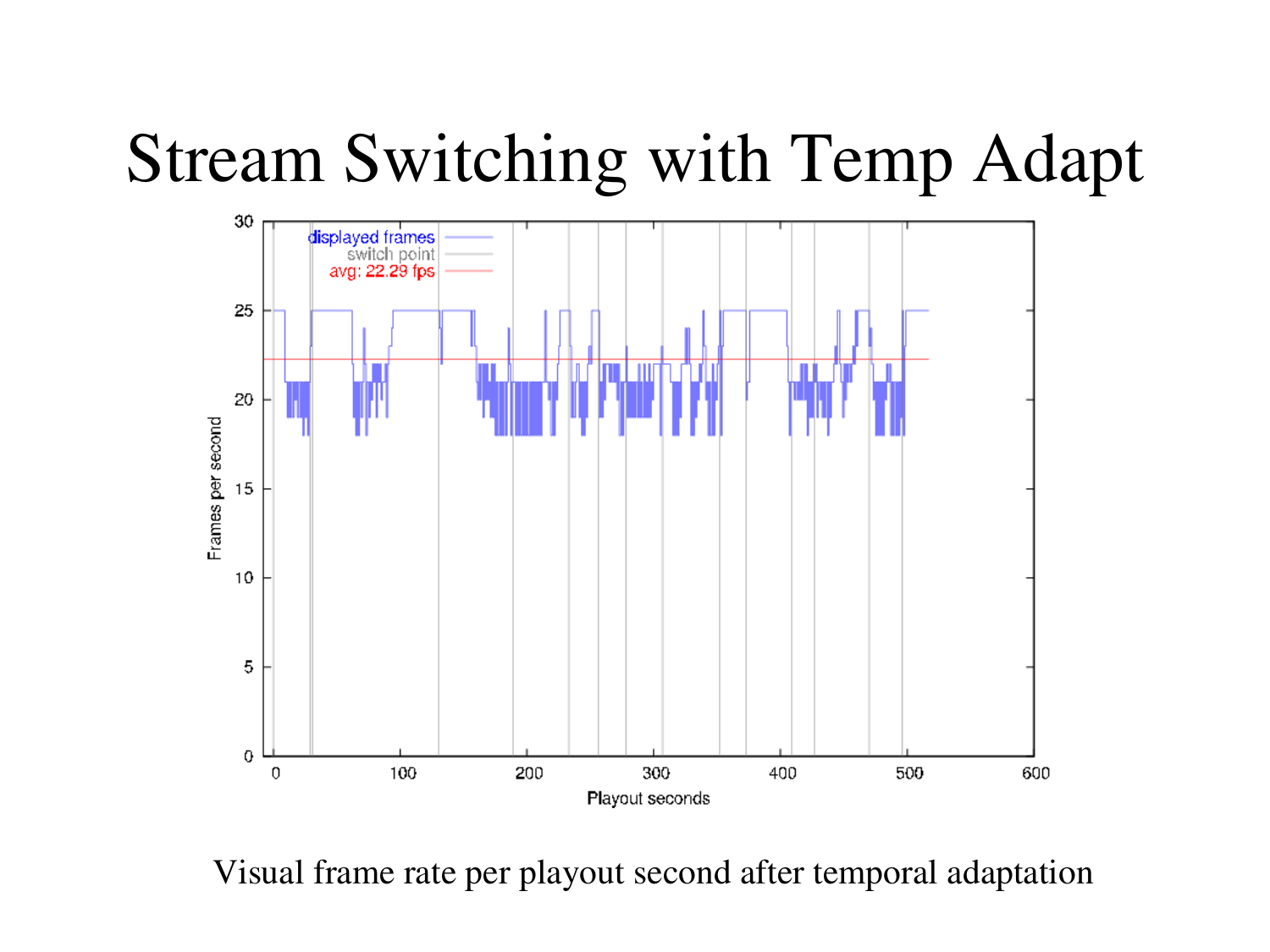### Conclusion

- In-stream adaptation:
	- Scalable video codecs (Temporal, SNR, Spatial)
	- Specialization&Analysis on temporal (B-frame) adaptation
- Stream switching  $( + in-stream adaptation)$
- Combination of both
	- stabelizes client buffer
	- prevents major quality loss by unneccessary switching
	- better user satisfaction
- even better results with more fine-grained adaptation (FGS, wavelet,...)